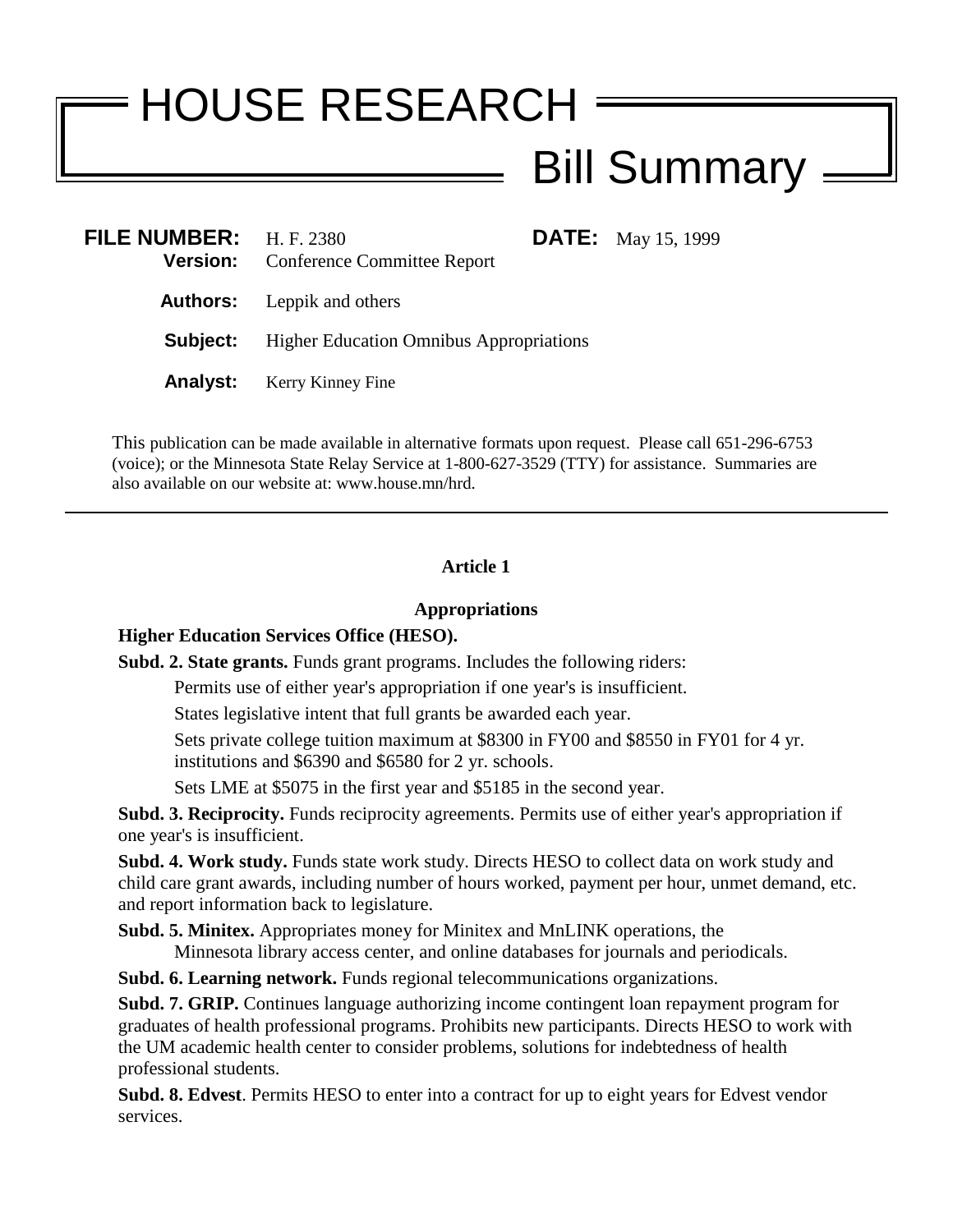**Subd. 9. Agency administration.** Funds Minnesota minority education partnership. States that money is to provide outreach services for underserved K-12 students to encourage college attendance. Allows HESO to use the combined funds or contract with agencies or nonprofits. Extends the library planning task force sunset to 2001.

**Subd. 10. Carry forward.** Allows balances in any subdivision to be carried into the second year.

**Subd. 11. Transfers.** Permits unencumbered balances to be transferred among financial aid programs.

## **3 Minnesota State Colleges and Universities (MnSCU)**

**Subd. 2. Estimated Expenditures.** Estimates instructional and noninstructional expenditures. Includes the following riders:

Directs that all money, except for that directly related to system office activities, be allocated to the campuses.

Funds improvements in education including academic programs, advising, libraries, and course size and availability.

Prohibits planning for doctoral programs.

Appropriates increases for customized training and leveraged equipment purchases.

Funds repair and replacement, degree audit reporting system, technology infrastructure, Y2K, the Virtual U, and ISEEK.

Appropriates money for grants to historically underfunded campuses that are in economic distress. Specifies that money must be used for instruction or student services. Limits grants to \$500,000. Requires report back on distribution.

Increases access to farm business management programs by expanding capacity and funding additional tuition subsidies.

Appropriates money to BSU for Research and Innovation Center.

Provides funding to SW State for a rural research center.

Includes money for the agriculture program at Staples.

Allows Metro State to retain any savings from lease costs in Minneapolis.

Requires technical, consolidated colleges to use instructional advisory committees of employers, students, and instructors for recommendations on changes in programs.

Requires preparation of an annual budget for the system office. Specifies that plan must include expenditures for all divisions, and a review of current services and programs provided by the system office including their purpose, and costs and benefits. Requires report on findings and a proposed organizational plan and budget.

Directs the board to consider existing programs if it decides to invest in increasing teachers of color.

Permits the board to waive tuition for eligible SW Asia vets.

Allows a college to retain profits from customized training. Requires profits to be used for expanding customized training programs.

**Subd. 3. Health care tuition waiver.** Appropriates money from the health care access fund for tuition waivers for employees of health care/human services providers to improve recruitment/retention of employees through career ladders.

**Subd. 4. Itasca Community College.** Authorizes construction of a classroom addition paid for through lease revenue, and a child care addition paid for through a 1997 infant care pilot grant.

**Subd. 5. Winona State land.** Authorizes sale of a small parcel of WSU land to resolve a property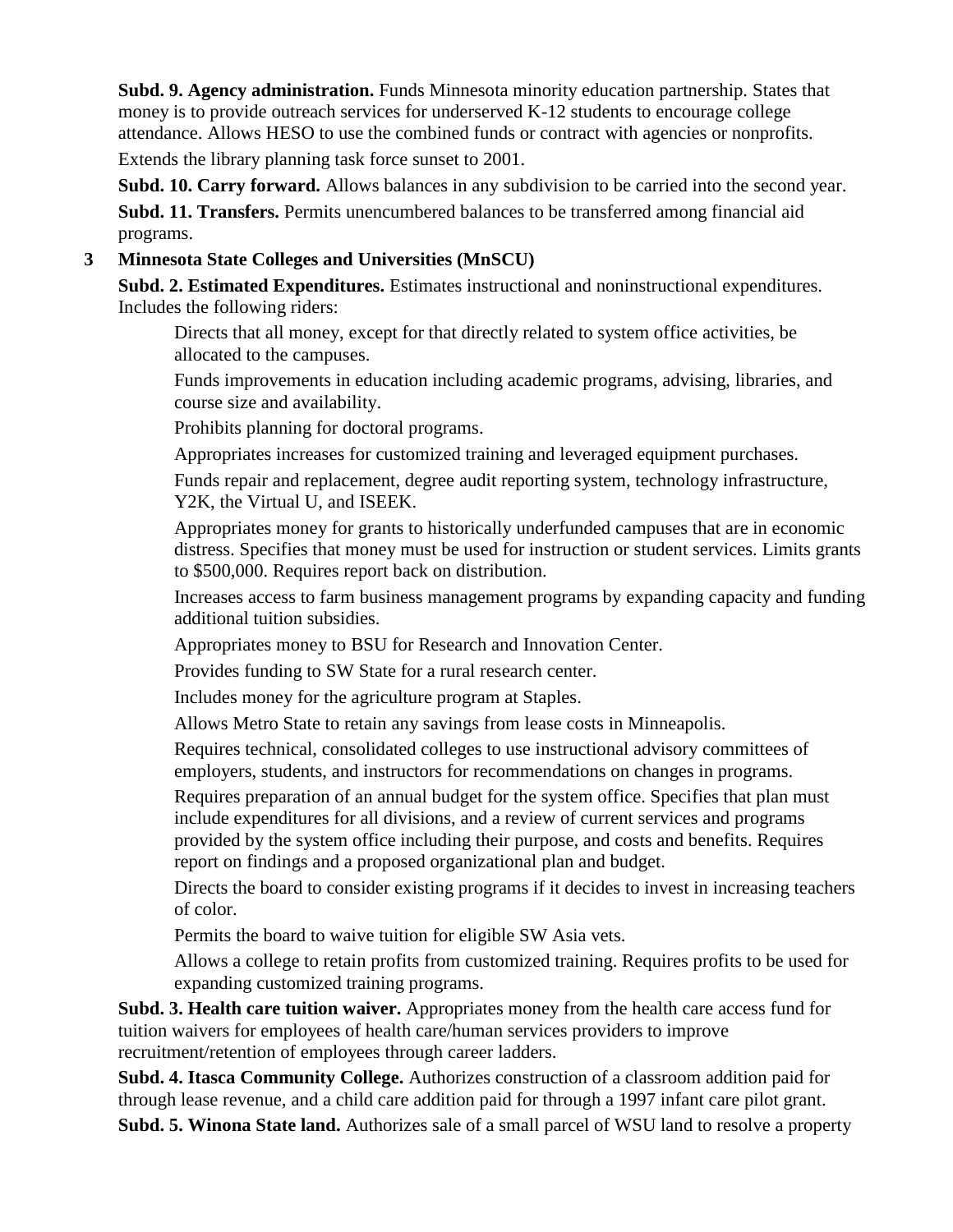line discrepancy

**Subd. 6. Pine Technical College.** Authorizes acceptance of federal funding to construct a technology center.

**4 University of Minnesota.**

**Subd. 2. Operations and maintenance appropriations.** Includes the following riders:

Estimates instructional and noninstructional expenditures.

Requires an academic master plan for the Rochester region to the governor and legislature defining needs, plans to address the needs, demographic and enrollment projections, physical plant capacity and needs, and delineation of responsibilities among the partner institutions (See Art.2, sec.16).

Allocates in FY01 the first \$200,000 of Permanent University Fund (PUF) income from mining royalties to the department of landscape architecture for long range planning for reclamation of taconite lands. Requires matching amount from nonstate sources.

Directs the academic health center to consult with the health care community and report to the legislature on the strategic direction of its programs with plan to meet state health education needs.

**Subd. 3. Primary care.** Appropriates money from the health care access fund for primary care initiatives.

**Subd. 4. Compulsive gambling research.** Appropriates \$250,000 of lottery prize money for research on compulsive gambling.

#### **Subd. 3. State specials.**

**(a) Agriculture and extension service.** Specifies purposes of the appropriation including the experiment stations and extension, sustainable partnerships, renewable industries, and rapid response fund for agriculture product problems.

Prohibits reducing county responsibility for salary increases.

Requires advisory councils for each experiment station.

- **(b) Health sciences.** Specifies purposes of appropriation.
- **(c) Institute of Technology.** Specifies purposes of the appropriation.
- **(d) System specials.** Specifies purposes of the appropriation.

#### **5 Mayo Medical Foundation.**

**Subd. 2. Medical school.** Provides capitation for Minnesota residents enrolled in the medical school. Directs that the money be used to increase rural doctors.

**Subd. 3. Family practice.** Provides capitation for Minnesota residents enrolled including one living and practicing with a rural doctor in Minnesota.

**Subd. 4. St. Cloud hospital.** Supports students in residency programs to prepare rural primary care physicians.

#### **Article 2**

#### **Related Provisions**

- **1 MNET.** Removes MnSCU from mandated participation in MNET; allows trustees to choose to participate.
- **2 Hepatitis information.** Requires all post-secondary institutions to provide first-time students with information on prevention, transmission, treatment of hepatitis. Requires consultation with health department.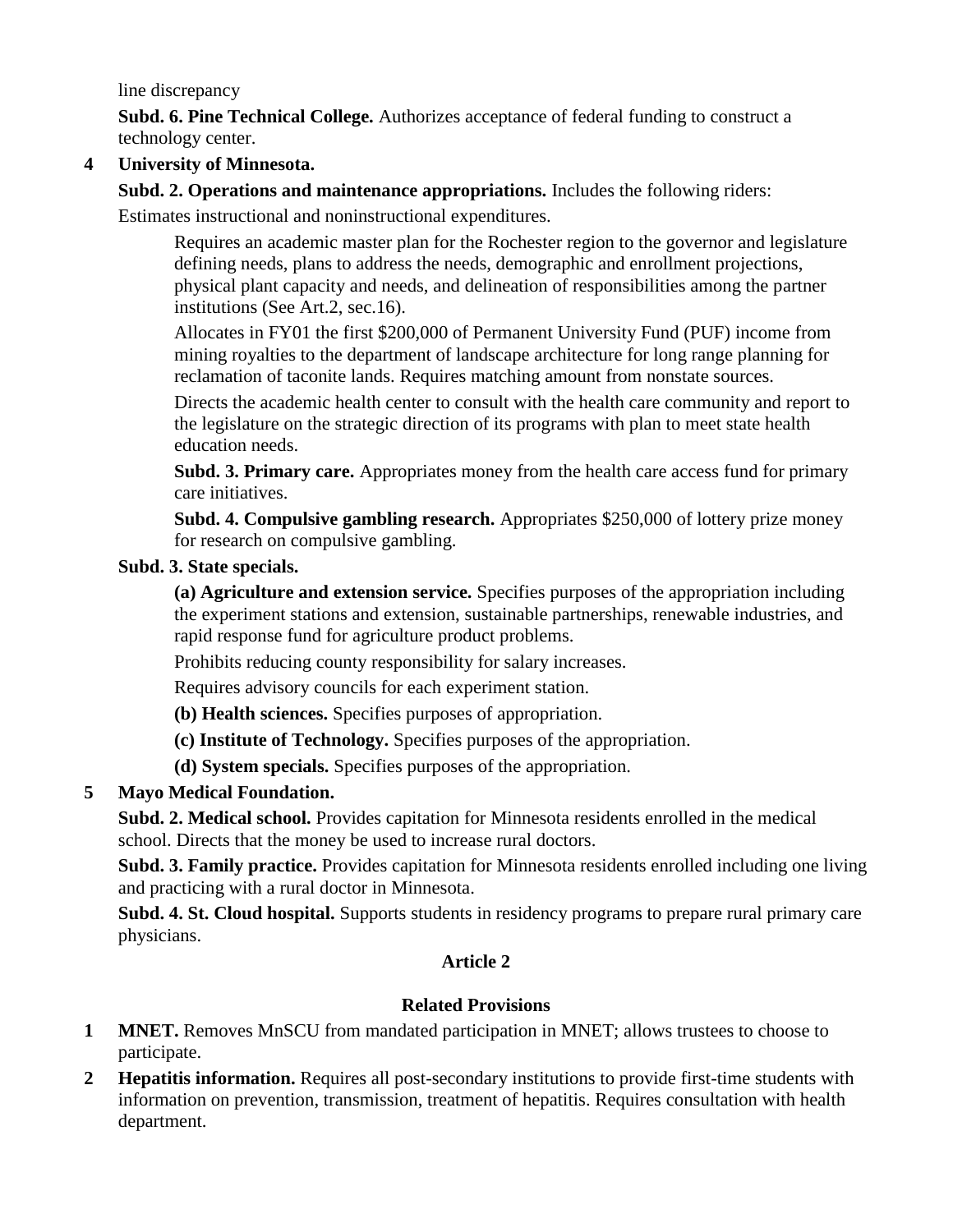- **3 Hazing policy.** Clarifies distribution of policy to students.
- **4 Student associations.** Changes references to student associations to reflect consolidation of community and technical college associations.
- **5 State grants.** Changes the share of the cost of attendance for which a student is responsible from 47% to 46%, effective in FY01. Reduces the minimum state grant from \$300 to \$100.
- **6 State grant savings.** Directs HESO to put any future state savings resulting from federal Pell grant increases into the state grant living allowance.
- **7 Child care grants.** Permits financial aid officers to award grants up to 10% above the maximum, for infant care if the market price of that care is higher. Directs HESO to develop policies to measure and implement this.
- **8- 10 Edvest.** Clarifies that costs of marketing program must not be paid for through fees on participants.

Exempts Edvest from any statutory limit on the percent of deposits that may be invested in mutual funds.

Broadens definition of private contributors from whom donations may be sought to include employers, and specifies that these contributions may be made on behalf of a specific beneficiary.

- **11 Board of trustee terms.** Clarifies that board members may serve until their successors are appointed.
- **12- Student associations.** Makes changes (see sec. 4) because of consolidation of associations.
- **13**
- **14- Technical college general education.** Clarifies that certificates and diplomas demonstrate
- **15** competence in vocational/technical fields and, therefore, may only require general education if the program is part of a transfer agreement or if general education is required for a particular occupation. States that students will receive applied general studies as needed for competency in a program. Permits technical education students to be assessed for skills necessary in a program but states that standardized assessment results may not be used to prohibit a student from enrolling in a certificate or diploma program.

#### **16 Rochester branch.**

**Subd. 1. Establishment.** Authorizes the regents to establish a school of professional and graduate studies as a nonresidential branch campus of the University. Specifies that the campus is a joint partnership of Winona State University (WSU), Rochester Community and Technical College (RCTC), and the University of Minnesota.

**Subd. 2. Leadership.** Specifies intent that the Rochester branch strengthen the partnership through better coordination and leadership in serving the region, and that the branch not diminish the role or function of other institutions in Rochester or elsewhere in the region or the state.

**Subd. 3. Missions.** Recognizes the importance of distinctive missions and the need to avoid duplication among partner institutions. Directs the U of M, WSU, and RCTC to develop jointly a statement of mission and roles for their Rochester programs and services and to submit this to the legislature in January 2000 and anytime in the future that it changes.

**Subd. 4. Changes.** Requires that any major changes in programs, services, missions or roles of any partners in Rochester be made in consultation with the other partners.

- **17 Joint powers.** Adds the University of Minnesota to the definition of governmental unit for the purpose of entering joint powers agreements.
- **18- Farmer lender mediation.** Extends sunset of program and moves it under authority of the director
- **19**  of the extension service.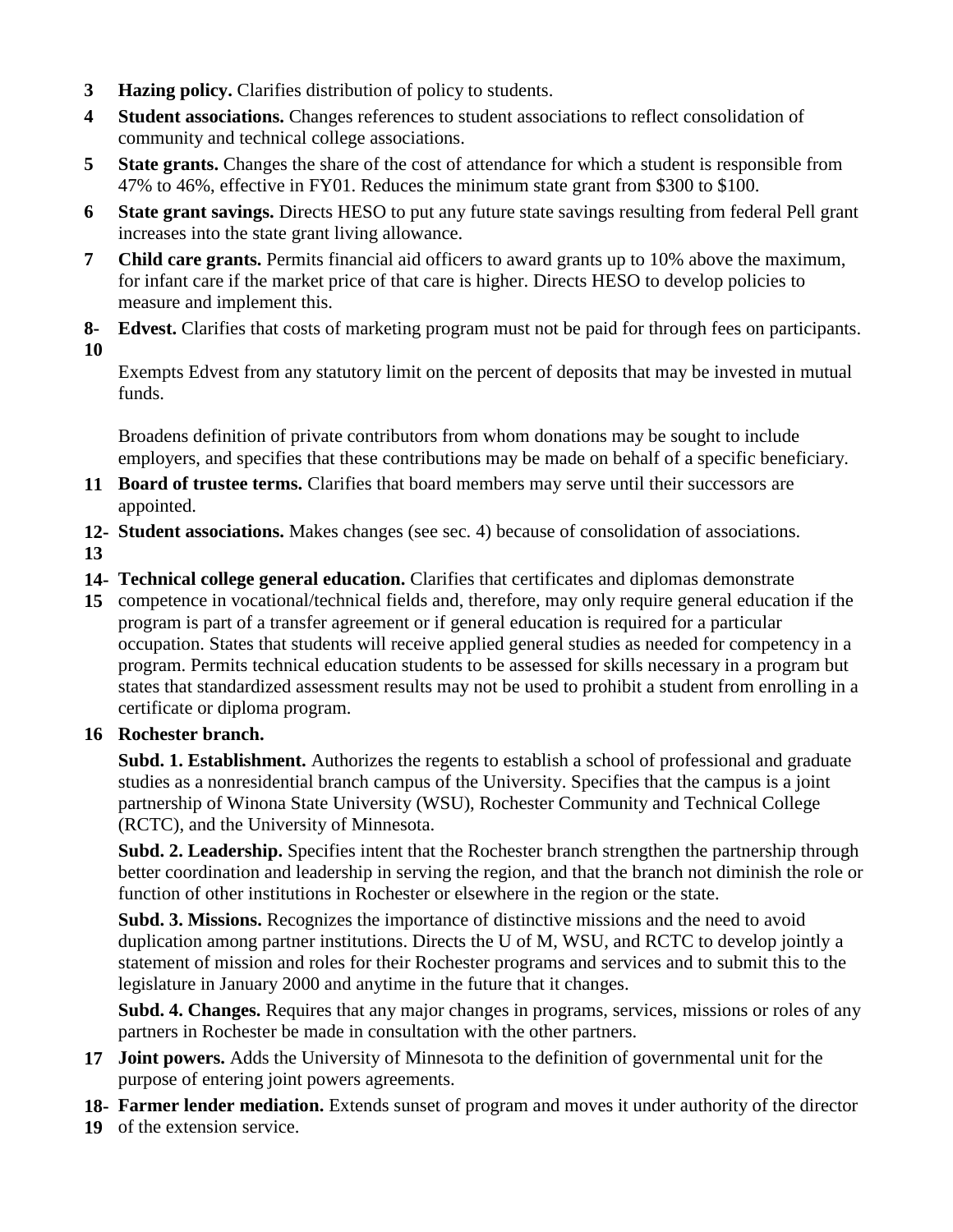- **20 Metro plan and space utilization study.** Directs the MnSCU board of trustees to submit a master academic plan for the metro area, and a systemwide study of campus use of space to the legislature by September, 1999.
- **21 Learning network.** Directs the Minnesota education telecommunications council, in conjunction with HEAC, to develop a plan for the learning network II and report back by 1/15/00.
- **22 Child care study.** Directs the commissioners of human services and DCFL to review child care program requirements for MFIP recipients to determine how to serve those who are approved for a work plan but attend college part-time with no child care coverage. Directs the commissioners to implement adjustments and make recommendations for statutory changes.
- **23 Health care curriculum.** By 7/1/00 requires MnSCU to develop a short-term, competency based curriculum in health care patient services and community support services, and to offer certificates and associate degrees that articulate into baccalaureate programs in health care and human services. Requires report to legislature by 2/15/00 on progress.
- **24 Repealer.** Repeals 136A.1359 and 136A.136 -- the nurses of color and the LINC nurses grant programs as of June 30, 1999.
- **25 Effective date.**

Makes sec. 1 - removal of MnSCU from MNET- effective 7/1/00

Makes sec. 4 - relating to the change in student share - effective 7/1/00

Makes sec. 18 - extension of farmer-lender mediation sunset - effective immediately

## **Article 3**

# **Private Career Schools**

- **1 Citation**. Cites provisions in this chapter as Private Career School Act.
- **2-8 Definitions.** Amend definitions of solicitors and for-profit career schools to clarify that the law applies to schools offering programs, not just individual courses; eliminates obsolete language; and updates references to include distance education and electronic display.
- **9- Technical.** Makes technical changes to correspond to changes in definitions.
- **10**
- **11 Application materials.** Adds gross income for the preceding year to the materials necessary for licensure application, unless the applicant files a maximum surety bond (see sec.12).
- **12 Surety bond.** Specifies that the size of the required surety bond is equal to 10% of the school's previous year's gross income, but not less than \$10,000 nor more than \$50,000. Clarifies that a school may be denied a license if the surety bond or its equivalent is not posted.
- **13 Technical.** Makes technical changes.
- **14 Organization.** Includes requirement that a school have a sufficient organization, including administrators and instructors, that it is able to provide the program it intends to offer. Makes other technical changes.
- **15 Technical.** Makes technical changes to correspond to changes in other sections.
- **16 Catalog.** Adds information required in a catalog, brochure or electronic display to include a procedure for handling student complaints and HESO's name and address.
- **17- Technical.** Makes technical and clarifying changes.
- **18**
- **19 Renewal.** Directs HESO to promulgate rules for license renewal that provide two different levels of